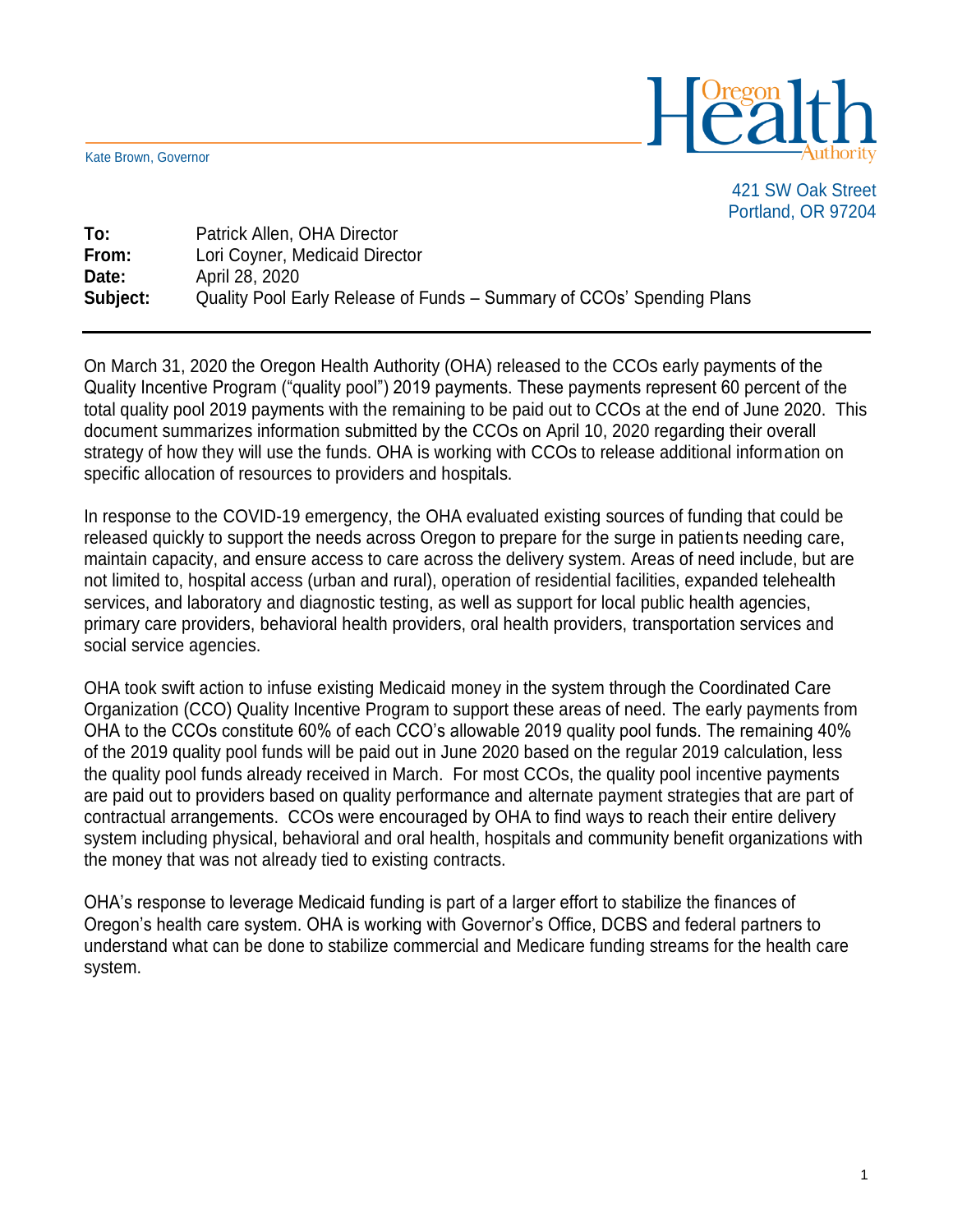| <b>CCO</b>                        | <b>Funds</b><br>released | Overall Strategy and Percentage of funds going to which types of providers                                                                                                                                                                                                                                                                                                                                                                                                                                                                                                                                                                                                                                                                                                                                                             | <b>Funds the CCO is not distributing</b>                                                                                         |
|-----------------------------------|--------------------------|----------------------------------------------------------------------------------------------------------------------------------------------------------------------------------------------------------------------------------------------------------------------------------------------------------------------------------------------------------------------------------------------------------------------------------------------------------------------------------------------------------------------------------------------------------------------------------------------------------------------------------------------------------------------------------------------------------------------------------------------------------------------------------------------------------------------------------------|----------------------------------------------------------------------------------------------------------------------------------|
| Advanced<br>Health                | \$2,467,110              | Plans to distribute to physical health (83% to primary care), oral health (7%), and<br>others including specialty, hospital, behavioral health and clinics.                                                                                                                                                                                                                                                                                                                                                                                                                                                                                                                                                                                                                                                                            | \$49,342. CCO retains this for the<br>MCO tax portion                                                                            |
| AllCare                           | \$5,130,021              | Paying primary care (50%), pediatric, specialty care (30%), oral health (4%), and<br>behavioral health providers (13%). Ensuring providers can remain open.<br>AllCare paid the funds in accordance with its current 2019 Quality Bonus Pool<br>program. As a result there were remaining funds that would normally be retained<br>by AllCare, however, due to the COVID-19 pandemic AllCare is setting these<br>funds aside for future funding programs during this crisis time. AllCare is currently<br>developing a program for its specialty providers as well as the gym programs to<br>help sustain these providers and partners during the crisis. It is anticipated these<br>programs will be fully developed by the end of April. AllCare continues to evaluate<br>provider needs in the region and will respond accordingly. | \$1,485,660. CCO retains \$502,742<br>for admin expenses, \$102,600 for<br>MCO tax, and \$880,318 for future<br>funding projects |
| Cascade<br><b>Health Alliance</b> | \$2,158,805              | Paying contracted providers: primary care (50%), behavioral health (5%), and<br>specialty (10%). Remaining 35% to community-based needs due to COVID-19<br>with a focus on housing, food, delivery of medications, and increased outreach to<br>high risk members.                                                                                                                                                                                                                                                                                                                                                                                                                                                                                                                                                                     | \$0                                                                                                                              |
| Columbia<br>Pacific               | \$3,359,730              | 66% paid out through primary care alternative payment models, 23% paid out<br>through quality pool performance checks, 3% retained for future investment to<br>dental providers, and 8% retained for internal administrative expenses.<br>Paying primary care (79%), behavioral health (5%) and oral health (16%).<br>The specific allocation of funds to providers is based on performance metrics,<br>which will not be available until 4/17/2020.                                                                                                                                                                                                                                                                                                                                                                                   | \$67,194 for MCO tax                                                                                                             |
| Eastern<br>Oregon                 | \$6,271,365              | A portion of funds (\$1.7m) will be temporarily held should a provider experience<br>serious financial jeopardy. The remaining 72% of the funds will be distributed to<br>primary care providers (56%), dental (8%), and behavioral health (8%).                                                                                                                                                                                                                                                                                                                                                                                                                                                                                                                                                                                       | \$125,427 for MCO tax                                                                                                            |

## **Summary of CCOs' Reported Data**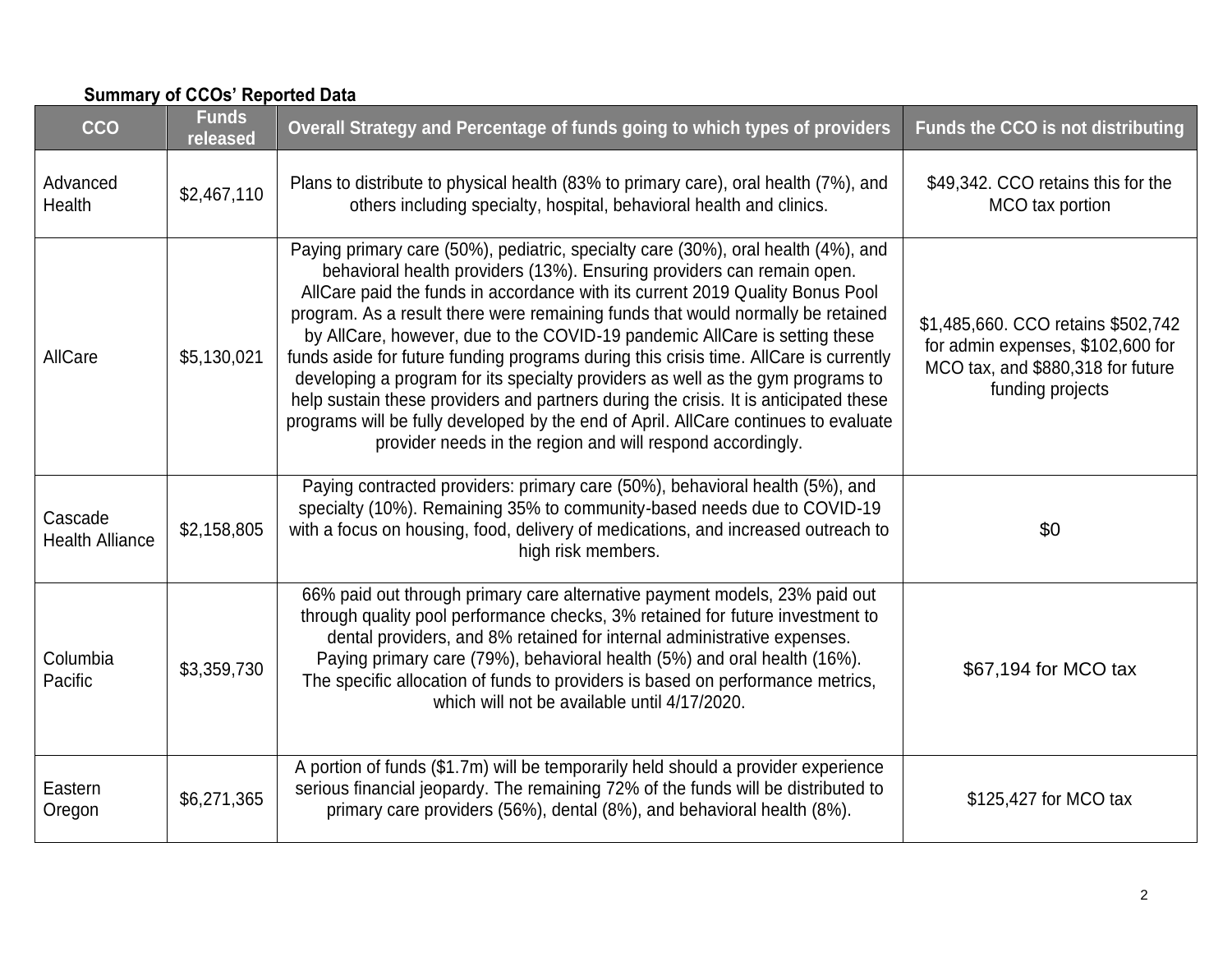| CCO                                         | <b>Funds</b><br>released | Overall Strategy and Percentage of funds going to which types of providers                                                                                                                                                                                                                                                                                                                                        | <b>Funds the CCO is not distributing</b>                                                                   |
|---------------------------------------------|--------------------------|-------------------------------------------------------------------------------------------------------------------------------------------------------------------------------------------------------------------------------------------------------------------------------------------------------------------------------------------------------------------------------------------------------------------|------------------------------------------------------------------------------------------------------------|
| <b>Health Share</b>                         | \$35,210,323             | Funding will be distributed quickly to delivery systems and then to providers to<br>support pre-existing and immediate COVID-related needs. 77% to primary care,<br>12% to behavioral, and 12% to oral health. Note: figures rounded                                                                                                                                                                              | \$0                                                                                                        |
| Intercommunity<br><b>Health Network</b>     | \$6,545,549              | CCO allocates 80% to providers, 10% to Transformation activities, 8% to admin,<br>and 2% for MCO tax. The distributed funds will go to primary care (73%), dental<br>(8%), and behavioral (3%) providers.                                                                                                                                                                                                         | \$523,644. CCO retains 8% for<br>administrative functions to support<br>improvement of metric performance. |
| Jackson<br>County                           | \$3,308,094              | 67% paid out through primary care alternative payment models, 25% paid out<br>through quality pool performance checks, and 8% retained for internal<br>administrative expenses. Paying primary care (70%), behavioral health (5%) and<br>oral health (25%). The specific allocation of funds to providers is based on<br>performance metrics, which will not be available until 4/17/2020.                        | \$66,162 for MCO tax                                                                                       |
| Pacific Source<br>- Central<br>Oregon       | \$5,938,535              | Pacific Source will distribute 60% of funds and the Central Oregon Health Council<br>(COHC) will distribute 40%. Pacific Source will fund at-risk providers early to<br>make cash available to providers. Pacific Source will fund primary care (91%) and<br>dental (9%). COHC will distribute 40% of funds to hospital (33%), public health<br>(25%), primary care (19%), mental health (13%), and dental (10%). | \$118,771 for the MCO tax                                                                                  |
| Pacific Source<br>- Columbia<br>Gorge       | \$1,349,245              | Pacific Source Gorge will distribute 50% of funds and the Columbia Gorge Health<br>Council (CHBC) will distribute 50%. Pacific Source will fund at-risk providers early<br>to make cash available to providers. Pacific Source will also fund primary care<br>(88%) and dental (12%). CGHC will distribute 50% of the funds to primary care<br>(76%), dental (14%), public health (7%), and mental health (3%).   | \$26,985 for the MCO tax                                                                                   |
| <b>Primary Heath</b>                        | \$1,091,029              | Primary Health elects to release all funds received to providers. Because Primary<br>Health is no longer managing OHP members, funds distributed are outside any<br>contractual withholds. Primary care providers will receive 95%, behavioral health<br>3%, and other providers 2%                                                                                                                               | \$0                                                                                                        |
| Trillium<br>Community<br><b>Health Plan</b> | \$10,732,163             | Trillium will distribute funds to primary care (80%), dental (2%), as well as<br>behavioral and specialty providers based on existing methodology.                                                                                                                                                                                                                                                                | 1,424,158. MCO tax portion and<br>Trillium admin                                                           |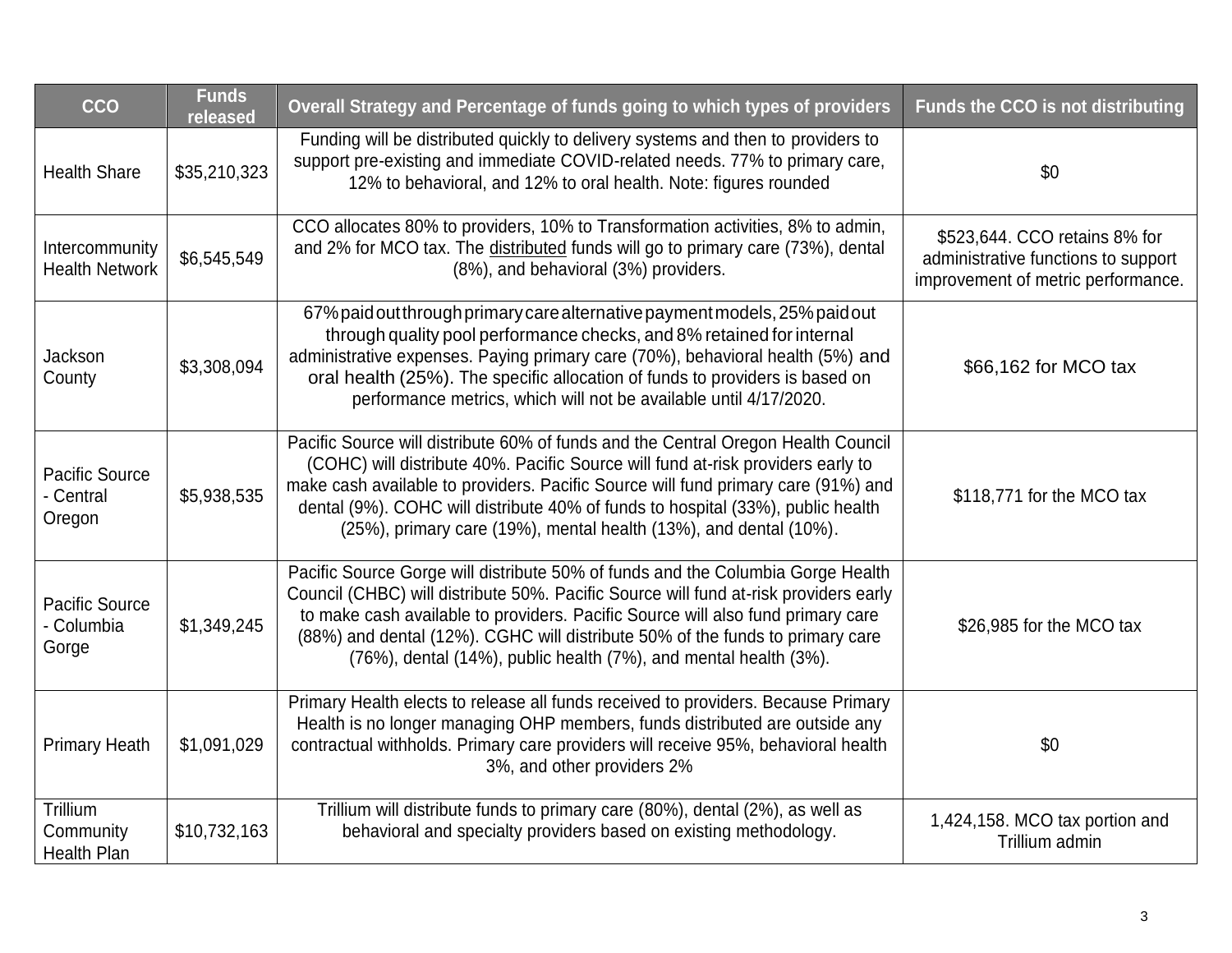| <b>CCO</b>                                  | <b>Funds</b><br>released | Overall Strategy and Percentage of funds going to which types of providers                                                                                                                                                                                                                                                                                                                                                                                                                                                   | <b>Funds the CCO is not distributing</b>                                                                                                                                                                                                                                                                                                                                                                                                                     |
|---------------------------------------------|--------------------------|------------------------------------------------------------------------------------------------------------------------------------------------------------------------------------------------------------------------------------------------------------------------------------------------------------------------------------------------------------------------------------------------------------------------------------------------------------------------------------------------------------------------------|--------------------------------------------------------------------------------------------------------------------------------------------------------------------------------------------------------------------------------------------------------------------------------------------------------------------------------------------------------------------------------------------------------------------------------------------------------------|
| Umpqua<br><b>Health Alliance</b>            | \$3,006,890              | Umpqua will distribute all funds to its broader network including primary care<br>(67%), dental (13%), specialty (4%), and others (16%). Additionally, Umpqua is<br>releasing 90% of its 2019 risk withhold to the network.                                                                                                                                                                                                                                                                                                  | \$60,138 for MCO tax                                                                                                                                                                                                                                                                                                                                                                                                                                         |
| Willamette<br>Valley<br>Community<br>Health | \$10,573,756             | After retaining \$13,815 for expenses related to Quality Incentive program and<br>another \$367,213 for a prior distribution correction, WVHC will distribute<br>\$9,981,253 to providers including funds reserved for future payouts for the dental<br>sealant measure. Recipients will include primary care (86%), dental (4%),<br>behavioral (7%), and other (3%).                                                                                                                                                        | \$1,171,807.<br>\$211,475 is reserved for the provider<br>tax liability. \$367,213 is retained for<br>a correction of an overpayment to<br>providers in prior year. \$13,815 is<br>retained to pay for direct expenses<br>related to the quality incentive<br>program, and \$579,304 is retained<br>for the dental sealant measure that<br>has not yet been met by any DCO.<br>These funds are reserved to be paid<br>to the DCO's upon final reconciliation |
| Yamhill<br>Community<br>Care                | \$2,886,386              | YCCO will distribute 100% of the 2019 early release funds to providers and<br>community partners who support YCCO members. YCCO will distribute 88% of<br>funding based upon historical methods, performance and commitments to<br>providers, to include 68% to primary care providers, 14% to behavioral health and<br>crisis service providers, and 5% to dental providers. The remaining 12% shall be<br>distributed in full to providers and community partners in need of financial support<br>due to COVID-19 impacts. | \$0                                                                                                                                                                                                                                                                                                                                                                                                                                                          |